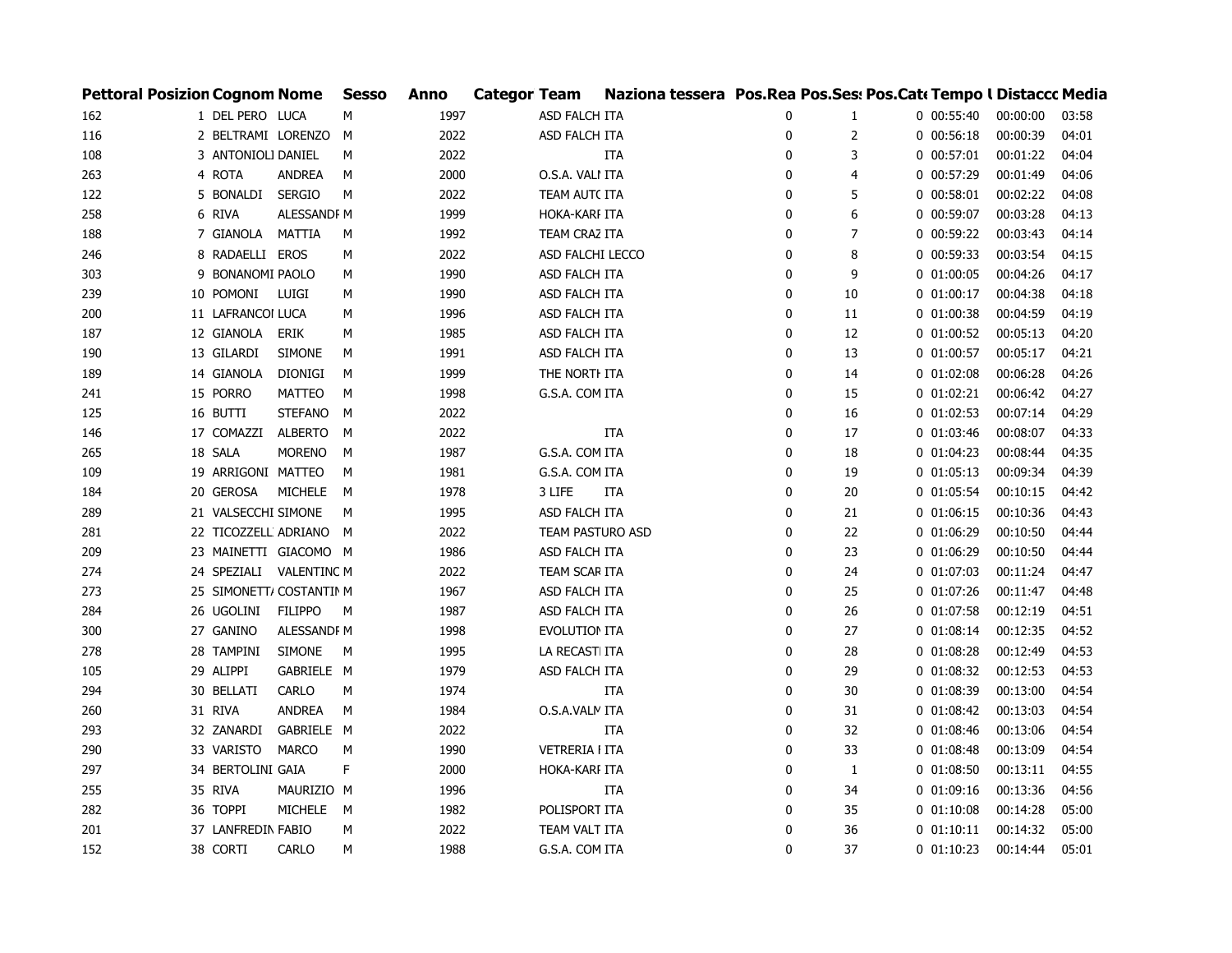| 261 | 39 ROMERI                 | MATTIA         | М            | 1992 | TEAM VALT ITA        | 0            | 38 | $0$ $01:10:32$ | 00:14:53 | 05:02 |
|-----|---------------------------|----------------|--------------|------|----------------------|--------------|----|----------------|----------|-------|
| 121 | 40 BOLIS                  | <b>MORENO</b>  | М            | 1997 | GEFO K-TE/ ITA       | 0            | 39 | 0 01:10:41     | 00:15:01 | 05:02 |
| 299 | 41 ROSA                   | <b>MARCO</b>   | М            | 1985 | ITA                  | 0            | 40 | $0$ $01:10:55$ | 00:15:16 | 05:03 |
| 169 | 42 DRIZA                  | <b>DRITAN</b>  | М            | 1985 | ASD FALCHI LECCO     | 0            | 41 | $0$ $01:11:09$ | 00:15:30 | 05:04 |
| 176 | 43 FRIGERIO               | PAOLO          | М            | 1995 | ASD AVIS C ITA       | 0            | 42 | $0$ $01:11:10$ | 00:15:31 | 05:05 |
| 269 | 44 SCACCABAI MASSIMILI, M |                |              | 1979 | O.S.A.VALMADRERA     | 0            | 43 | 0 01:11:30     | 00:15:51 | 05:06 |
| 4   | 45 BILORA                 | MARTINA F      |              | 1998 | LA SPORTINITA        | 0            | 2  | 0 01:11:31     | 00:15:52 | 05:06 |
| 242 | 46 POZZI                  | <b>MATTEO</b>  | М            | 1994 | TEAM PASTURO ASD     | $\mathbf{0}$ | 44 | $0$ $01:11:48$ | 00:16:09 | 05:07 |
| 225 | 47 PALEARI                | <b>MATTEO</b>  | М            | 1985 | O.S.A. VALI ITA      | 0            | 45 | $0$ $01:11:49$ | 00:16:10 | 05:07 |
| 180 | 48 GALLI                  | ANGELO         | М            | 1986 | G.S.A. COM ITA       | 0            | 46 | $0$ $01:12:05$ | 00:16:26 | 05:08 |
| 183 | 49 GAVAZZI                | <b>MARCO</b>   | М            | 1979 | TEAM VALT ITA        | 0            | 47 | $0$ $01:12:24$ | 00:16:45 | 05:10 |
| 288 | 50 VALSECCHI MICHELE      |                | M            | 1991 | ASD FALCH ITA        | 0            | 48 | $0$ $01:12:24$ | 00:16:45 | 05:10 |
| 215 | 51 MELESI                 | <b>STEFANO</b> | М            | 1996 | POL. PAGN(ITA        | 0            | 49 | 0 01:13:16     | 00:17:37 | 05:13 |
| 8   | 52 COMPAGNC ELISA         |                | F            | 2022 |                      | 0            | 3  | $0$ $01:13:19$ | 00:17:40 | 05:14 |
| 106 | 53 ALIPPI                 | LORENZO M      |              | 2000 | ASD FALCH ITA        | $\mathbf{0}$ | 50 | $0$ $01:14:28$ | 00:18:49 | 05:19 |
| 159 | 54 DEI CAS                | <b>DANILO</b>  | М            | 1978 | G.S.A. COM ITA       | 0            | 51 | $0$ $01:14:54$ | 00:19:15 | 05:20 |
| 238 | 55 PIU                    | LAZZARO        | М            | 1977 | TEAM PAST ITA        | 0            | 52 | 0 01:15:11     | 00:19:32 | 05:22 |
| 161 | 56 DEI CAS                | <b>MARCO</b>   | М            | 1992 | TEAM VALT ITA        | 0            | 53 | $0$ $01:15:13$ | 00:19:34 | 05:22 |
| 233 | 57 PECORARO IGOR          |                | м            | 1984 | ROVINATA ITA         | $\mathbf{0}$ | 54 | $0$ $01:15:55$ | 00:20:16 | 05:25 |
| 285 | 58 VALBUZZI PATRICK       |                | м            | 1983 | ASD CASTE ITA        | 0            | 55 | $0$ 01:16:04   | 00:20:25 | 05:25 |
| 177 | 59 FRIGERIO ALESSIO       |                | м            | 1989 | G. S. AVIS ! ITA     | 0            | 56 | 0 01:16:16     | 00:20:36 | 05:26 |
| 104 | 60 ALEGI                  | ORESTE         | М            | 1976 | VAM RACE ITA         | $\mathbf{0}$ | 57 | $0$ $01:16:19$ | 00:20:40 | 05:27 |
| 301 | 61 BIANCHI                | <b>ANDREA</b>  | М            | 1983 | <b>GRUPPO NI ITA</b> | 0            | 58 | $0$ $01:16:24$ | 00:20:45 | 05:27 |
| 6   | 62 BRAMBILLA MARTINA      |                | $\mathsf{F}$ | 2022 | TEAM PAST ITA        | 0            | 4  | $0$ $01:16:28$ | 00:20:49 | 05:27 |
| 28  | 63 PARENTI                | MARTINA F      |              | 1997 | ASD FALCH ITA        | 0            | 5  | $0$ $01:16:45$ | 00:21:05 | 05:28 |
| 204 | 64 LOMBARDII LUCA         |                | М            | 1972 | o.s.a. vali ita      | 0            | 59 | 0 01:17:13     | 00:21:34 | 05:30 |
| 227 | 65 PANZERI                | LEONARDO M     |              | 1970 | ITA                  | 0            | 60 | 0 01:17:14     | 00:21:35 | 05:30 |
| 205 | 66 LONGONI                | <b>SERGIO</b>  | М            | 2022 | FISKY + RL ITA       | 0            | 61 | $0$ 01:17:55   | 00:22:16 | 05:33 |
| 254 | 67 RIPAMONTI ROBERTO M    |                |              | 1994 | RUNCARD ITA          | 0            | 62 | $0$ $01:17:58$ | 00:22:19 | 05:34 |
| 139 | 68 CIRESA                 | RICCARDO M     |              | 1996 | G.S.A. COM ITA       | 0            | 63 | $0$ $01:18:06$ | 00:22:27 | 05:34 |
| 235 | 69 PEDROLI                | <b>PAOLO</b>   | М            | 1988 | ASD CASTE ITA        | 0            | 64 | 0 01:18:08     | 00:22:28 | 05:34 |
| 174 | 70 FIORONI                | MASSIMO M      |              | 1969 | ITA                  | 0            | 65 | $0$ $01:18:17$ | 00:22:38 | 05:35 |
| 296 | 71 BINDA                  | <b>MARTA</b>   | F            | 1989 | LA RECASTI ITA       | 0            | 6  | 0 01:18:18     | 00:22:38 | 05:35 |
| 191 | 72 GORETTI                | <b>STEFAN</b>  | М            | 1994 | POL PAGNC ITA        | 0            | 66 | $0$ 01:18:29   | 00:22:50 | 05:36 |
| 20  | 73 GIROLA                 | <b>IRENE</b>   | F            | 1999 | o.s.a. vali ita      | 0            | 7  | 0 01:18:31     | 00:22:51 | 05:36 |
| 240 | 74 PONTERI                | <b>MARCO</b>   | М            | 1972 | ITA                  | 0            | 67 | $0$ $01:18:50$ | 00:23:11 | 05:37 |
| 145 | 75 COLOMBO                | MIRCO          | М            | 1999 | RUNCARD ITA          | 0            | 68 | $0$ $01:19:02$ | 00:23:22 | 05:38 |
| 127 | 76 CAGLIANI               | MICHELE        | М            | 1976 | A. S. PREM, ITA      | 0            | 69 | 0 01:19:10     | 00:23:30 | 05:39 |
| 245 | 77 QUINTINI IGOR          |                | M            | 1973 | 3 LIFE ASD ITA       | $\mathbf 0$  | 70 | 0 01:19:16     | 00:23:36 | 05:39 |
|     |                           |                |              |      |                      |              |    |                |          |       |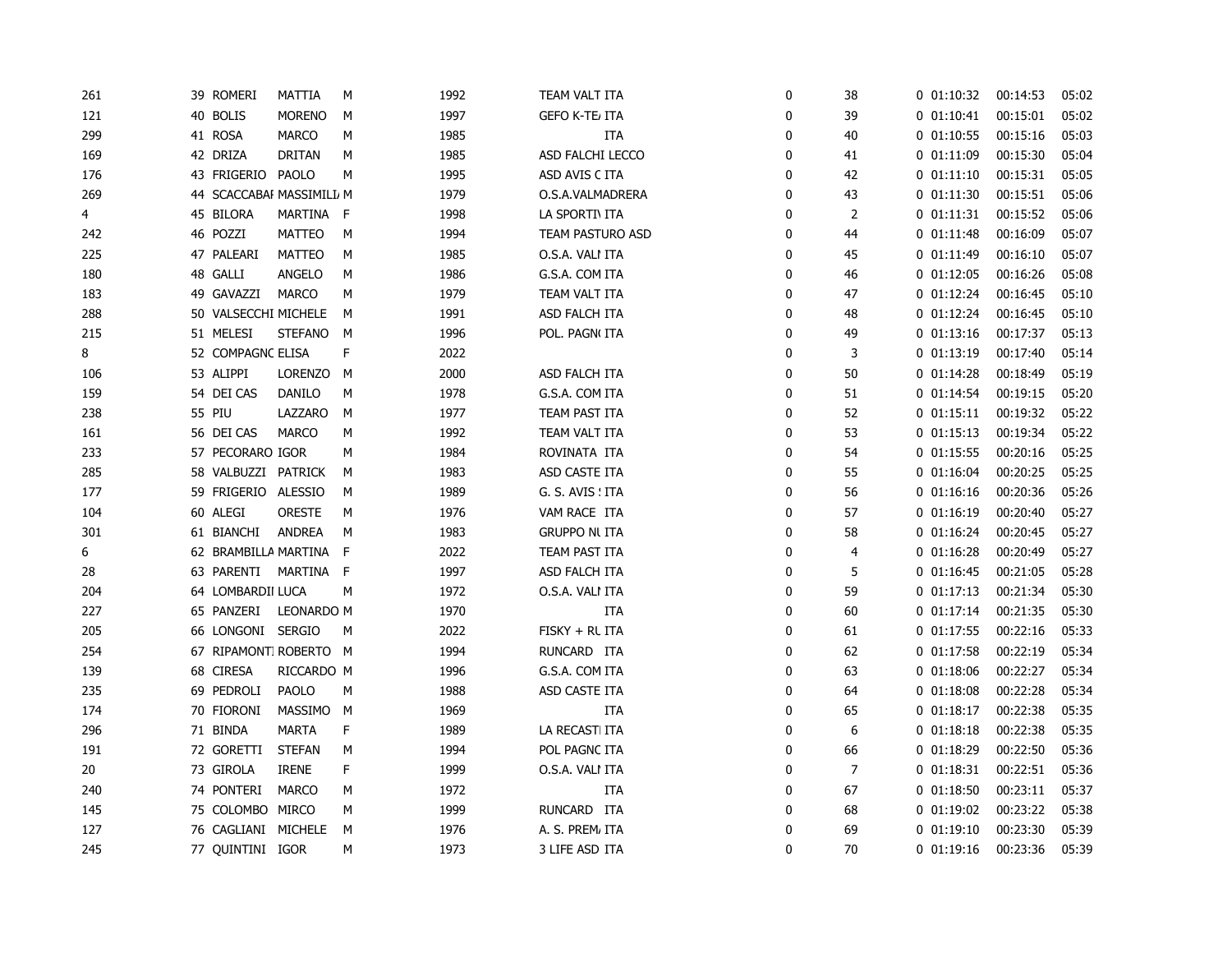| 207 | 78 MAGGI                | <b>MATTEO</b>     | M | 1979 | RUNCARD ITA          |            | 0 | 71  | $0$ $01:19:28$ | 00:23:48 | 05:40 |
|-----|-------------------------|-------------------|---|------|----------------------|------------|---|-----|----------------|----------|-------|
| 167 | 79 DEVREL               | <b>SERGIO</b>     | M | 1988 | RUNCARD SUI          |            | 0 | 72  | $0$ $01:19:32$ | 00:23:52 | 05:40 |
| 252 | 80 RESMINI              | <b>DIEGO</b>      | M | 1984 | ATLETICA (ITA        |            | 0 | 73  | $0$ 01:19:43   | 00:24:04 | 05:41 |
| 304 | 81 LEONARDI ARIANNA     |                   | F | 1980 | G.S.A. COM ITA       |            | 0 | 8   | $0$ $01:19:49$ | 00:24:10 | 05:42 |
| 283 | 82 TURBA                | <b>TURBO</b>      | M | 2022 |                      |            | 0 | 74  | 0 01:19:49     | 00:24:10 | 05:42 |
| 143 | 83 COLOMBO MASSIMO      |                   | M | 1969 | ATLETICA S ITA       |            | 0 | 75  | $0$ $01:20:00$ | 00:24:21 | 05:42 |
| 234 | 84 PEDRETTI SERGIO      |                   | М | 1979 | ATLETICA NITA        |            | 0 | 76  | $0$ $01:20:07$ | 00:24:28 | 05:43 |
| 185 | 85 GEROSA               | ANGELO            | М | 1963 | TEAM PAST ITA        |            | 0 | 77  | $0$ $01:20:12$ | 00:24:33 | 05:43 |
| 103 | 86 ACQUISTAF ALFREDO    |                   | М | 1968 | PEGARUN ITA          |            | 0 | 78  | $0$ $01:20:27$ | 00:24:48 | 05:44 |
| 257 | 87 RIVA                 | FABIO             | М | 2022 | CTL3                 | <b>ITA</b> | 0 | 79  | $0$ $01:20:28$ | 00:24:49 | 05:44 |
| 129 | 88 CAROPPO              | <b>OSCAR</b>      | M | 1989 | TEAM PAST ITA        |            | 0 | 80  | 0 01:20:54     | 00:25:15 | 05:46 |
| 253 | 89 RICCI                | GIUSEPPE M        |   | 1979 | TEAM PAST ITA        |            | 0 | 81  | $0$ $01:20:55$ | 00:25:16 | 05:46 |
| 208 | 90 MAGNO                | <b>FABIO</b>      | М | 1987 | <b>EVOLUTION ITA</b> |            | 0 | 82  | $0$ $01:20:58$ | 00:25:19 | 05:47 |
| 218 | 91 MERLO                | <b>ENRICO</b>     | М | 1991 | ASD GRIGN ITA        |            | 0 | 83  | 0 01:21:21     | 00:25:42 | 05:48 |
| 34  | 92 RUSCONI              | MARTA             | F | 2022 | ASD FALCH ITA        |            | 0 | 9   | $0$ $01:21:27$ | 00:25:48 | 05:49 |
| 110 | 93 BACCHETT( MATTEO     |                   | М | 1996 |                      | <b>ITA</b> | 0 | 84  | $0$ $01:21:45$ | 00:26:06 | 05:50 |
| 130 | 94 CASTAGNA MASSIMO     |                   | M | 1970 |                      | <b>ITA</b> | 0 | 85  | $0$ $01:21:45$ | 00:26:06 | 05:50 |
| 172 | 95 FARINA               | <b>MATTEO</b>     | М | 1995 |                      | ITA        | 0 | 86  | 0 01:21:46     | 00:26:06 | 05:50 |
| 291 | 96 VERDI                | CHRISTIAN M       |   | 1975 | ASD LA MI(ITA        |            | 0 | 87  | 0 01:21:54     | 00:26:15 | 05:50 |
| 126 | 97 CACCIA               | <b>GIANFRAN(M</b> |   | 1983 | LA RECASTI ITA       |            | 0 | 88  | $0$ $01:22:05$ | 00:26:26 | 05:51 |
| 295 | 98 CALIO'               | <b>ELENA</b>      | F | 1975 | TEAM PAST ITA        |            | 0 | 10  | $0$ $01:22:18$ | 00:26:39 | 05:52 |
| 107 | 99 AMODEO               | ALESSANDF M       |   | 1977 | RUNCARD ITA          |            | 0 | 89  | $0$ $01:22:48$ | 00:27:09 | 05:54 |
| 280 | 100 TASSONE             | FRANCESC( M       |   | 1972 | O.S.A. VALI ITA      |            | 0 | 90  | 0 01:22:54     | 00:27:14 | 05:55 |
| 286 | 101 VALSECCHI MARCO     |                   | М | 2000 |                      |            | 0 | 91  | $0$ $01:23:17$ | 00:27:38 | 05:56 |
| 216 | 102 MEREGALLI STEFANO   |                   | м | 1979 | G.S.A. COM ITA       |            | 0 | 92  | 0 01:23:24     | 00:27:45 | 05:57 |
| 16  | 103 FELICIANI ROBERTA F |                   |   | 1971 |                      | <b>ITA</b> | 0 | 11  | $0$ $01:23:29$ | 00:27:50 | 05:57 |
| 211 | 104 MANZONI GIANCARLC M |                   |   | 2022 | RUNCARD ITA          |            | 0 | 93  | $0$ $01:23:43$ | 00:28:04 | 05:58 |
| 29  | 105 PENSA               | PATRIZIA F        |   | 2022 | TEAM PAST ITA        |            | 0 | 12  | $0$ $01:23:51$ | 00:28:12 | 05:59 |
| 229 | 106 PANZERI             | MARIO LUC M       |   | 1964 | TEAM PAST ITA        |            | 0 | 94  | $0$ $01:23:51$ | 00:28:12 | 05:59 |
| 142 | 107 COLOMBO LORENZO     |                   | M | 1988 | ATL. FRI.M, ITA      |            | 0 | 95  | $0$ $01:23:55$ | 00:28:16 | 05:59 |
| 158 | 108 DE RIVO             | <b>STEFANO</b>    | М | 1991 |                      | ITA        | 0 | 96  | $0$ $01:23:58$ | 00:28:19 | 05:59 |
| 147 | 109 COMINETTI CLAUDIO   |                   | М | 1974 |                      | <b>ITA</b> | 0 | 97  | 0 01:24:11     | 00:28:32 | 06:00 |
| 170 | 110 DUSCI               | <b>SIMONE</b>     | М | 1975 |                      | <b>ITA</b> | 0 | 98  | 0 01:24:33     | 00:28:54 | 06:02 |
| 194 | 111 GUGLIELM(GUIDO      |                   | М | 2022 |                      | ITA        | 0 | 99  | 0 01:24:40     | 00:29:01 | 06:02 |
| 114 | 112 BARACHET ROBERTO M  |                   |   | 1978 | ATLETICA NITA        |            | 0 | 100 | 0 01:24:46     | 00:29:07 | 06:03 |
| 247 | 113 RAGONESE MATTEO     |                   | М | 2009 | TEAM NORTEC          |            | 0 | 101 | $0$ $01:25:03$ | 00:29:24 | 06:04 |
| 154 | 114 CRUPI               | VINCENZO M        |   | 1981 | O.S.A. VALI ITA      |            | 0 | 102 | $0$ $01:25:08$ | 00:29:29 | 06:04 |
| 181 | 115 GARIBOLDI IVAN      |                   | М | 2022 | SEC CIVATI ITA       |            | 0 | 103 | $0$ $01:25:10$ | 00:29:30 | 06:04 |
| 30  | 116 PICCO               | <b>ALICE</b>      | F | 1985 | ASD FALCH ITA        |            | 0 | 13  | $0$ $01:25:22$ | 00:29:43 | 06:05 |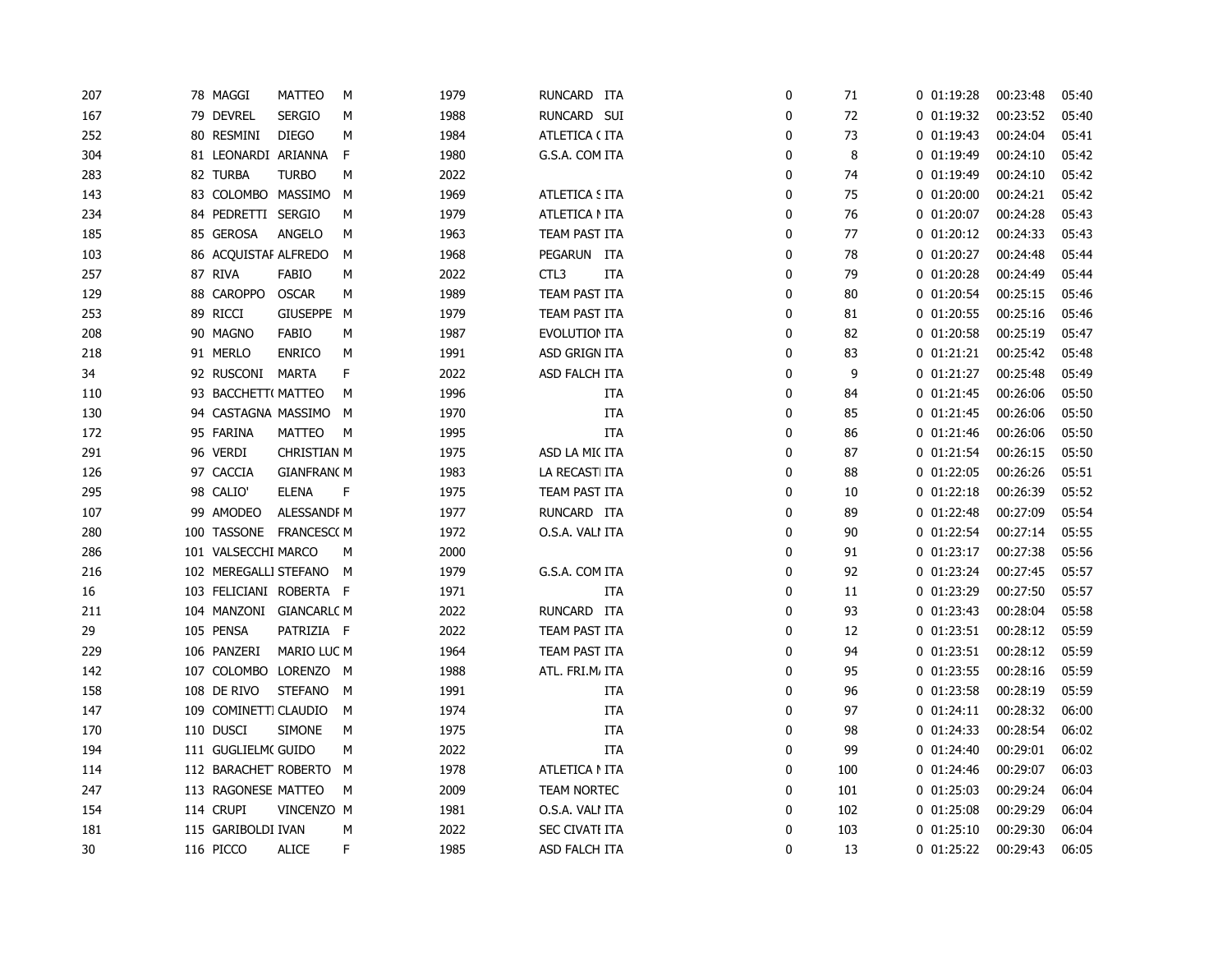| 292          | 117 VILLA                 | DANIELE            | M   | 1992 | <b>ITA</b>            | 0 | 104 | 0 01:25:32     | 00:29:53 | 06:06 |
|--------------|---------------------------|--------------------|-----|------|-----------------------|---|-----|----------------|----------|-------|
| 267          | 118 SANSONE STEFANO       |                    | M   | 1967 | O.S.A.VALN ITA        | 0 | 105 | $0$ $01:25:55$ | 00:30:16 | 06:08 |
| 202          | 119 LATTUADA ROBERTO M    |                    |     | 1979 | TEAM 3 ESS ITA        | 0 | 106 | $0$ $01:26:01$ | 00:30:22 | 06:08 |
| $\mathbf{1}$ | 120 AMATO                 | SABRINA            | - F | 1990 | <b>3LIFE ASD ITA</b>  | 0 | 14  | 0 01:26:11     | 00:30:32 | 06:09 |
| 10           | 121 CRUCIFERC ANTONELL/ F |                    |     | 1969 | ASD FALCHI LECCO      | 0 | 15  | $0$ $01:26:25$ | 00:30:46 | 06:10 |
| 2            | 122 ARRIGONI GIULIANA F   |                    |     | 1965 | ITA                   | 0 | 16  | $0$ $01:26:27$ | 00:30:48 | 06:10 |
| 298          | 123 DI DONATC PIER        |                    | М   | 1996 | <b>ITA</b>            | 0 | 107 | $0$ $01:26:45$ | 00:31:06 | 06:11 |
| 148          | 124 CONCA                 | PIERGIORG M        |     | 1970 | <b>ITA</b>            | 0 | 108 | $0$ $01:26:56$ | 00:31:17 | 06:12 |
| 231          | 125 PASINI                | <b>SILVANO</b>     | M   | 1956 | <b>GPV VALCH ITA</b>  | 0 | 109 | $0$ $01:27:06$ | 00:31:27 | 06:13 |
| 256          | 126 RIVA                  | <b>ANDREA</b>      | M   | 1995 | ALS CREME ITA         | 0 | 110 | 0 01:27:16     | 00:31:37 | 06:13 |
| 270          | 127 SCANZI                | <b>GIAN BATT M</b> |     | 2022 | ATLETICA PARATICO     | 0 | 111 | $0$ $01:27:51$ | 00:32:12 | 06:16 |
| 36           | 128 RUSCONI               | <b>ELENA</b>       | F   | 1974 | VAM RACE ITA          | 0 | 17  | $0$ $01:27:58$ | 00:32:19 | 06:17 |
| 124          | 129 BORGIA                | <b>FRANCESC(M</b>  |     | 2022 | ASD AVIS C ITA        | 0 | 112 | $0$ $01:28:23$ | 00:32:44 | 06:18 |
| 39           | 130 STEELE                | BRONWEN F          |     | 1983 | RUNSMILE ITA          | 0 | 18  | $0$ $01:28:27$ | 00:32:48 | 06:19 |
| 35           | 131 RUSCONI               | PATRIZIA F         |     | 1974 | O.S.A.VALN ITA        | 0 | 19  | $0$ $01:28:57$ | 00:33:18 | 06:21 |
| 302          | 132 MARIANI               | <b>CARLO</b>       | M   | 1983 | ASD POLISI ITA        | 0 | 113 | $0$ $01:29:08$ | 00:33:29 | 06:22 |
| 277          | 133 TALARICO ANTONIO      |                    | м   | 1978 | ATLETICA / ITA        | 0 | 114 | 0 01:29:09     | 00:33:30 | 06:22 |
| 26           | 134 MAZZUCCH PAOLA        |                    | F   | 2022 | ATLETICA PARATICO     | 0 | 20  | $0$ $01:29:42$ | 00:34:03 | 06:24 |
| 11           | 135 D'ANGELI ALESSANDI F  |                    |     | 1982 | O.S.A.VALN ITA        | 0 | 21  | $0$ $01:29:52$ | 00:34:13 | 06:25 |
| 133          | 136 CASTELNU( MARZIO      |                    | М   | 1973 | <b>ITA</b>            | 0 | 115 | 0 01:29:54     | 00:34:14 | 06:25 |
| 24           | 137 MANTICA IRENE         |                    | F   | 1998 | TEAM PAST ITA         | 0 | 22  | $0$ $01:30:13$ | 00:34:34 | 06:26 |
| 198          | 138 INVERNIZZ RAFFAELE M  |                    |     | 1962 | AMATORI L ITA         | 0 | 116 | 0 01:30:22     | 00:34:43 | 06:27 |
| 222          | 139 NANI                  | <b>FRANCO</b>      | М   | 1954 | SPORTIVA I ITA        | 0 | 117 | 0 01:30:32     | 00:34:53 | 06:27 |
| 118          | 140 BIANCHI               | <b>SILVIO</b>      | M   | 1976 | ITA                   | 0 | 118 | $0$ $01:31:10$ | 00:35:31 | 06:30 |
| 153          | 141 CORTI                 | <b>ALESSIO</b>     | M   | 1975 | TEAM PAST ITA         | 0 | 119 | 0 01:32:09     | 00:36:30 | 06:34 |
| 111          | 142 BADONI                | CRISTIANO M        |     | 1976 | <b>ITA</b>            | 0 | 120 | 0 01:32:29     | 00:36:50 | 06:36 |
| 138          | 143 CINTURA               | ALESSANDF M        |     | 1973 | LA MICHET ITA         | 0 | 121 | 0 01:32:32     | 00:36:53 | 06:36 |
| 5            | 144 BRACCHI               | <b>EMANUELA F</b>  |     | 1994 | G.S.A. COM ITA        | 0 | 23  | 0 01:32:42     | 00:37:03 | 06:37 |
| 206          | 145 LUCCI                 | RAFFAELE M         |     | 1977 | O.S.A. VALI ITA       | 0 | 122 | $0$ $01:33:12$ | 00:37:33 | 06:39 |
| 33           | 146 REBECCHI FRANCESC/ F  |                    |     | 1976 | G.S. I CAM(ITA        | 0 | 24  | $0$ $01:33:55$ | 00:38:16 | 06:42 |
| 193          | 147 GUGLIELM/ ROBERTO M   |                    |     | 1960 | <b>GP VALCHI, ITA</b> | 0 | 123 | $0$ $01:34:31$ | 00:38:52 | 06:45 |
| 264          | 148 RUO                   | PAOLO              | М   | 2022 |                       | 0 | 124 | 0 01:34:37     | 00:38:58 | 06:45 |
| 164          | 149 DELLA POR MAX         |                    | М   | 1972 | ALMOSTHE ITA          | 0 | 125 | $0$ $01:34:50$ | 00:39:11 | 06:46 |
| 40           | 150 VELLUZZI LAURA        |                    | F   | 2022 |                       | 0 | 25  | $0$ $01:35:11$ | 00:39:32 | 06:47 |
| 38           | 151 SOTTOCOR CLAUDIA      |                    | F   | 2022 | <b>ITA</b>            | 0 | 26  | 0 01:35:34     | 00:39:55 | 06:49 |
| 19           | 152 GERMOZZI CRISTINA F   |                    |     | 1992 | VAM RACE ITA          | 0 | 27  | $0$ $01:35:51$ | 00:40:12 | 06:50 |
| 221          | 153 MONTI                 | MASSIMO            | M   | 1975 | <b>HANGON TI ITA</b>  | 0 | 126 | 0 01:36:11     | 00:40:32 | 06:52 |
| 192          | 154 GUASTALE( ANTONIO     |                    | M   | 1979 | TIME FOR I ITA        | 0 | 127 | $0$ $01:36:18$ | 00:40:39 | 06:52 |
| 128          | 155 CARONI                | <b>LUCIO</b>       | M   | 1964 | <b>TARTARUGI ITA</b>  | 0 | 128 | 0 01:36:54     | 00:41:15 | 06:55 |
|              |                           |                    |     |      |                       |   |     |                |          |       |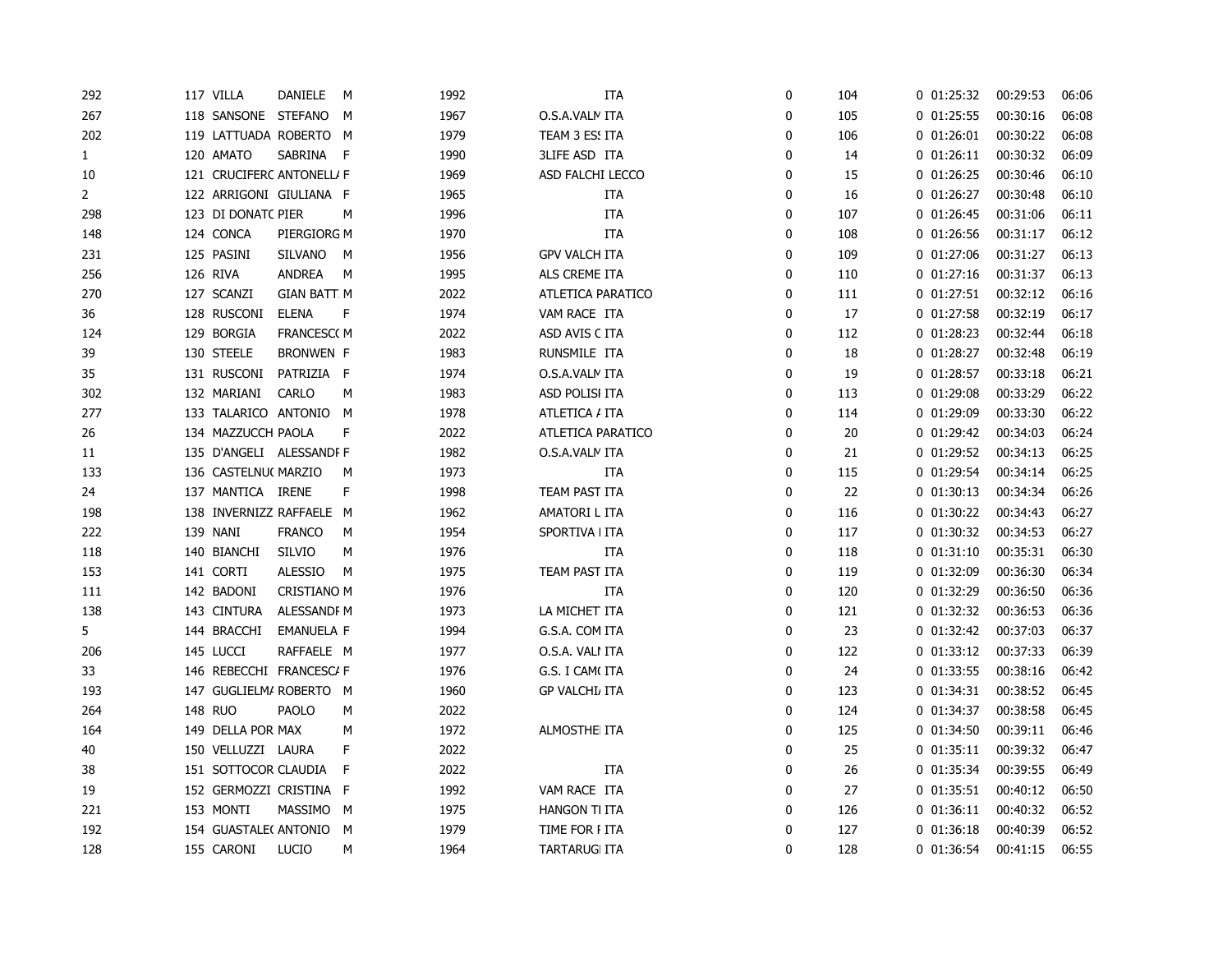| 220            | 156 MONEGATC PIERGIUSEI M  |                    |   | 1965 | <b>VIRTUS GR ITA</b> | 0 | 129 | 0 01:36:55     | 00:41:15 | 06:55 |
|----------------|----------------------------|--------------------|---|------|----------------------|---|-----|----------------|----------|-------|
| 119            | 157 BIANCO                 | <b>MARCO</b>       | М | 1985 | ITA                  | 0 | 130 | 0 01:37:01     | 00:41:22 | 06:55 |
| 135            | 158 CERRETANI GUIDO        |                    | M | 2022 | ALMOSTHE ITA         | 0 | 131 | 0 01:37:35     | 00:41:56 | 06:58 |
| 214            | 159 MAZZONI GABRIELE M     |                    |   | 1977 | STREET TR ITA        | 0 | 132 | 0 01:37:44     | 00:42:04 | 06:58 |
| 199            | 160 INVERNIZZ CRISTIAN M   |                    |   | 1983 | RUNCARD ITA          | 0 | 133 | 0 01:37:54     | 00:42:15 | 06:59 |
| 182            | 161 GATTI                  | <b>EMANUELE M</b>  |   | 1959 | AMATORI L ITA        | 0 | 134 | $0$ $01:37:55$ | 00:42:16 | 06:59 |
| 156            | 162 DE BIANCH EZEQUIEL M   |                    |   | 1986 | ITA                  | 0 | 135 | $0$ $01:38:28$ | 00:42:49 | 07:01 |
| 117            | 163 BERIZZI                | GIOVANNI M         |   | 1966 | <b>SEMMAT</b><br>ITA | 0 | 136 | 0 01:38:33     | 00:42:53 | 07:02 |
| 132            | 164 CASTELLI ANGELO        |                    | М | 1972 | PODISTI DI ITA       | 0 | 137 | 0 01:38:35     | 00:42:56 | 07:02 |
| 17             | 165 FERRARIO SILVIA        |                    | F | 1975 | VAM RACE ITA         | 0 | 28  | 0 01:39:09     | 00:43:30 | 07:04 |
| 134            | 166 CATELAN                | <b>ANDREA</b>      | М | 1989 | ITA                  | 0 | 138 | $0$ $01:39:17$ | 00:43:38 | 07:05 |
| 287            | 167 VALSECCHI LUIGI        |                    | M | 1961 | ITA                  | 0 | 139 | 0 01:39:45     | 00:44:06 | 07:07 |
| 9              | 168 CORBETTA NOEMI ALE F   |                    |   | 1990 | ASD OGGI ! ITA       | 0 | 29  | 0 01:39:47     | 00:44:07 | 07:07 |
| 223            | 169 NASCIMBEI GIANLUCA M   |                    |   | 1968 | RASCHIANI ITA        | 0 | 140 | 0 01:39:52     | 00:44:13 | 07:07 |
| 112            | 170 BADONI                 | <b>GUIDO MAI M</b> |   | 1964 | PODISTI DI ITA       | 0 | 141 | $0$ $01:40:10$ | 00:44:31 | 07:09 |
| 275            | 171 SPREAFICO FABRIZIO M   |                    |   | 2022 | <b>ITA</b>           | 0 | 142 | $0$ $01:40:22$ | 00:44:43 | 07:10 |
| 3              | 172 BERETTA SIMONA         |                    | F | 1985 | CANTO DI (ITA        | 0 | 30  | $0$ $01:40:28$ | 00:44:49 | 07:10 |
| 244            | 173 PRONESTI ENZO          |                    | M | 1953 | ITA                  | 0 | 143 | 0 01:40:29     | 00:44:50 | 07:10 |
| 237            | 174 PEROSSI                | ALESSANDF M        |   | 1980 | O.S.A. VALI ITA      | 0 | 144 | 0 01:40:47     | 00:45:08 | 07:11 |
| 272            | 175 SECCHI                 | ALESSANDF M        |   | 1980 | G.P. TALAM ITA       | 0 | 145 | $0$ $01:42:58$ | 00:47:19 | 07:21 |
| 131            | 176 CASTELLI               | <b>GEROLAMO M</b>  |   | 1950 | A.S.D. AVIS ITA      | 0 | 146 | $0$ $01:43:18$ | 00:47:39 | 07:22 |
| 23             | 177 LIPARI                 | BEATRICE F         |   | 2022 | ITA                  | 0 | 31  | 0 01:43:37     | 00:47:58 | 07:24 |
| 271            | 178 SCARSI                 | LUCA AGOS M        |   | 1965 | <b>CSC CORTE ITA</b> | 0 | 147 | 0 01:44:21     | 00:48:42 | 07:27 |
| 173            | 179 FIORINDI FRANCO        |                    | М | 2022 | A.S.D. ORT. ITA      | 0 | 148 | $0$ $01:44:33$ | 00:48:54 | 07:28 |
| 151            | 180 CORBETTA MARCO         |                    | М | 1964 | TDK TARTA ITA        | 0 | 149 | $0$ $01:45:03$ | 00:49:23 | 07:30 |
| 262            | 181 ROSSI                  | <b>JACOPO</b>      | М | 1981 | RUNCARD ITA          | 0 | 150 | 0 01:45:35     | 00:49:56 | 07:32 |
| 140            | 182 COLLIVA                | <b>PAOLO</b>       | М | 1973 | ASD ORTIC ITA        | 0 | 151 | 0 01:46:38     | 00:50:59 | 07:36 |
| 166            | 183 DESTRO                 | ALESSANDF M        |   | 1975 | TIME FOR ITA         | 0 | 152 | 0 01:46:47     | 00:51:08 | 07:37 |
| 196            | 184 IL CAMOSC CODY         |                    | М | 2022 | <b>ITA</b>           | 0 | 153 | $0$ $01:46:52$ | 00:51:13 | 07:37 |
| 251            | 185 RECALCATI MARIO NIC M  |                    |   | 1961 | O.S.A.VALN ITA       | 0 | 154 | $0$ $01:48:21$ | 00:52:42 | 07:44 |
| 7 <sup>7</sup> | 186 CASONATO ERIKA         |                    | F | 2022 | STREET TR ITA        | 0 | 32  | $0$ $01:48:32$ | 00:52:53 | 07:45 |
| 259            | 187 RIVA                   | LUCIANO            | M | 1958 | LIBERO<br>ITA        | 0 | 155 | $0$ $01:48:43$ | 00:53:03 | 07:45 |
| 13             | 188 DEI CAS                | <b>SILVIA</b>      | F | 1977 | ATLETICA / ITA       | 0 | 33  | 0 01:49:09     | 00:53:30 | 07:47 |
| 197            | 189 IL FAVORIT GIUSEPPE (M |                    |   | 2022 | ITA                  | 0 | 156 | $0$ $01:52:13$ | 00:56:34 | 08:00 |
| 18             | 190 FRIGERIO AGNESE        |                    | F | 1978 | G.S. CAMO! ITA       | 0 | 34  | $0$ $01:52:32$ | 00:56:53 | 08:02 |
| 268            | 191 SANSOTTEI ENRICO       |                    | М | 1977 | <b>ITA</b>           | 0 | 157 | 0 01:54:03     | 00:58:24 | 08:08 |
| 266            | 192 SANGIORGI MARCO        |                    | М | 1968 | <b>LIBERO</b><br>ITA | 0 | 158 | $0$ $01:54:16$ | 00:58:37 | 08:09 |
| 276            | 193 CERESA                 | FERDINANI M        |   | 1969 | ASD OGGI ! ITA       | 0 | 159 | 0 01:55:37     | 00:59:58 | 08:15 |
| 141            | 194 COLOMBO GIOVANNI M     |                    |   | 1967 | ASD SEMM/ ITA        | 0 | 160 | $0$ $01:58:00$ | 01:02:21 | 08:25 |
|                |                            |                    |   |      |                      |   |     |                |          |       |